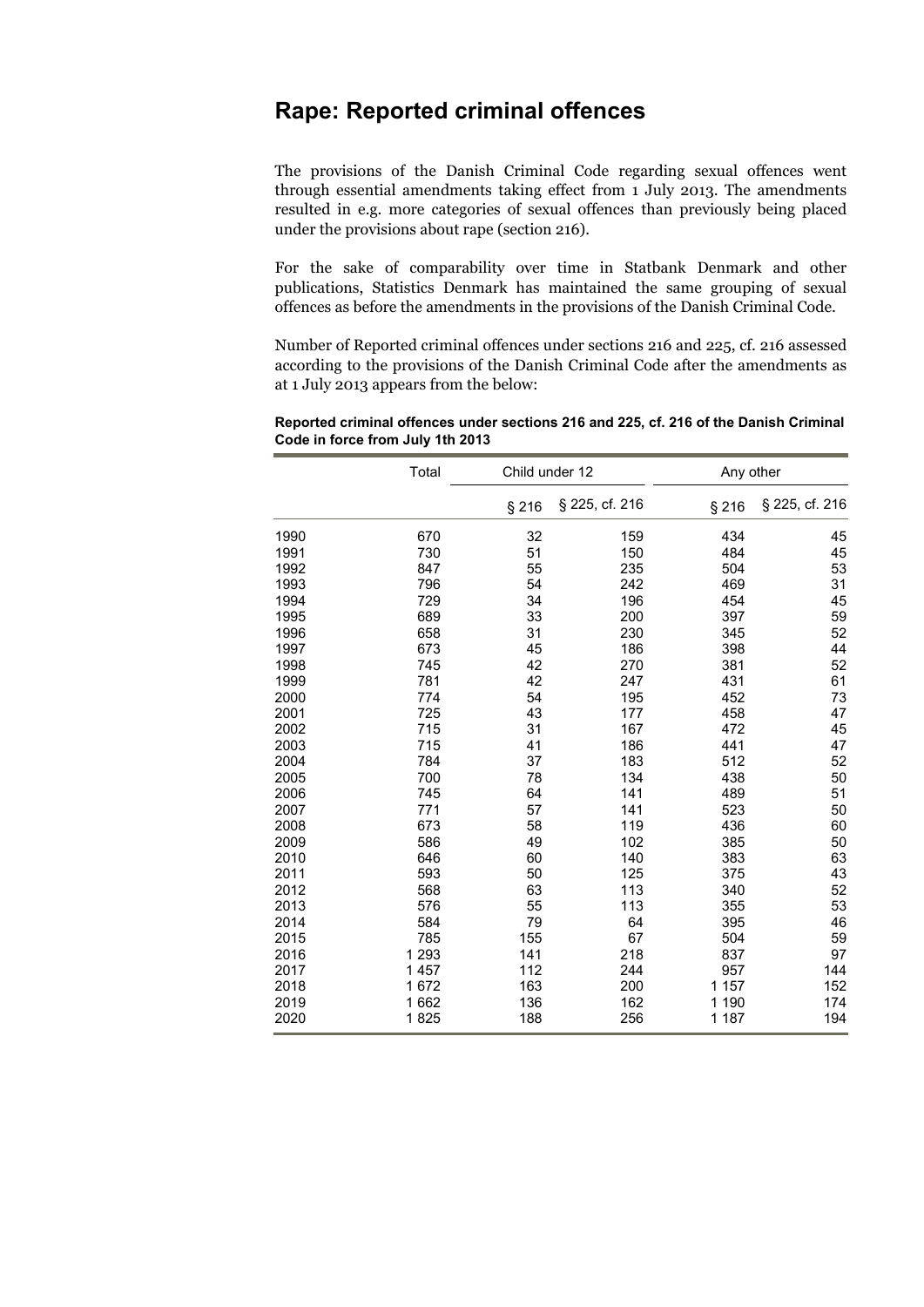## Following types of offences are included in the table above:

|                                                                                 | Offence<br>code,<br>Danish<br>Police <sup>1</sup> | Offence<br><b>Statistics</b><br>Denmark $^2$ | Sections of the<br>code, Danish criminal code |
|---------------------------------------------------------------------------------|---------------------------------------------------|----------------------------------------------|-----------------------------------------------|
| Child under 12, section 216                                                     |                                                   |                                              |                                               |
| Intercourse with a child under 12, aggravating circumstances (Ceased in         |                                                   |                                              |                                               |
| 2013)<br>Rape of a child under 12 (New from 2013)                               |                                                   | 72232 113072232<br>72304 113172304           | 222(1)<br>216(2)                              |
|                                                                                 |                                                   |                                              |                                               |
| Child under 12, section 225, cf. 216                                            |                                                   |                                              |                                               |
| Sexual act (other than intercourse) with a child under 12 (Ceased in 2013)      |                                                   | 72243 113072243                              | 224 cf. 222 (2)                               |
| Sexual acts other than intercourse with a child under 12 (New from 2013)        |                                                   | 72334 113172334                              | 225 cf. 216 (2)                               |
| Homosexual offence against a child under 12 (Ceased in 2013)                    |                                                   | 72252 115072252                              | 225                                           |
|                                                                                 |                                                   |                                              | 225 cf. 216, cf. 222                          |
| Homosexual offence by violence against a child under 12 (Ceased in 2013)        |                                                   | 72258 115072258                              | (2)                                           |
| Homosexual offence by unlawful coercion against a child under 12 (Ceased in     |                                                   |                                              | 225 cf. 217, cf. 222                          |
| 2013)                                                                           |                                                   | 72259 115072259                              | (2)                                           |
| Any other, section 216                                                          |                                                   |                                              |                                               |
| Rape (Ceased in 2013)                                                           |                                                   | 72211 112072211                              | 216                                           |
| Intercourse by illegal coercion (Ceased in 2013)                                |                                                   | 72215 112072215                              | 217                                           |
| Rape by use of violence or threat of violence (New from 2013)                   |                                                   | 72301 112072301                              | 216(1)(i)                                     |
| Rape by unlawful coercion other than violence or threat of violence (New from   |                                                   |                                              |                                               |
| 2013)                                                                           |                                                   | 72302 112072302                              | 216(1)(ii)                                    |
| Rape                                                                            |                                                   | 72305 112072305                              | 216                                           |
| Intercourse by exploitation of incapacitated state (Ceased in 2013)             |                                                   | 72222 114072222                              | 218(2)                                        |
| Rape by exploitation of incapacitated state                                     |                                                   | 72303 114572303                              | 216(1)(ii)                                    |
| Any other, section 225, cf. 216                                                 |                                                   |                                              |                                               |
| Sexual act (other than intercourse) by violence (Ceased in 2013)                |                                                   | 72235 112072235                              | 224 cf. 216                                   |
| Sexual act (other than intercourse) by unlawful coercion (Ceased in 2013)       |                                                   | 72236 112072236                              | 224 cf. 217                                   |
| Sexual act (other than intercourse)                                             |                                                   | 72330 112072330                              | 225, cf. 216                                  |
| Sexual act (other than intercourse) by violence or threat of violence (New      |                                                   |                                              |                                               |
| from in $2013$ )                                                                |                                                   | 72331 112072331                              | 225 cf. 216 (1)(i)                            |
| Sexual act (other than intercourse) by unlawful coercion (New from 2013)        |                                                   | 72332 112072332                              | 225 cf. 216 (1)(ii)                           |
| Sexual act (other than intercourse) by exploitation of incapacitated state (New |                                                   |                                              |                                               |
| from 2013)                                                                      |                                                   | 72333 114572333                              | 225 cf. 216 (1)(ii)                           |
| Homosexual offence by violence (Ceased in 2013)                                 |                                                   | 72254 116072254                              | 225 cf. 216                                   |
| Homosexual offence by unlawful coercion (Ceased in 2013)                        |                                                   | 72255 116072255                              | 225 cf. 217                                   |
|                                                                                 |                                                   |                                              | 225 cf. 216, cf. 222                          |
| Homosexual offence by violence against a child under 15 (Ceased in 2013)        |                                                   | 72256 116072256                              | (1)                                           |
| Homosexual offence by unlawful coercion against a child under 15 (Ceased in     |                                                   |                                              | 225 cf. 217, cf. 222                          |
| 2013)                                                                           |                                                   | 72257 116072257                              | (1)                                           |

Following types of offences are included in the category Rape etc. published by Statistics Denmark:

|                                                                                                                                                | Offence<br>code.<br>Danish<br>Police | Offence<br><b>Statistics</b><br>Denmark | Sections of the<br>code. Danish criminal code |
|------------------------------------------------------------------------------------------------------------------------------------------------|--------------------------------------|-----------------------------------------|-----------------------------------------------|
| Rape etc.                                                                                                                                      |                                      |                                         |                                               |
| Rape (Ceased in 2013)                                                                                                                          |                                      | 72211 112072211                         | 216                                           |
| Intercourse by illegal coercion (Ceased in 2013)                                                                                               |                                      | 72215 112072215                         | 217                                           |
| Intercourse by false pretences (Ceased in 2013)                                                                                                |                                      | 72229 112072229                         | 221                                           |
| Sexual act (other than intercourse) by violence (Ceased in 2013)                                                                               |                                      | 72235 112072235                         | 224. cf. 216                                  |
| Sexual act (other than intercourse) by unlawful coercion (Ceased in 2013)                                                                      |                                      | 72236 112072236                         | 224, if. 217                                  |
| Sexual act (other than intercourse) by false pretences (Ceased in 2013)                                                                        |                                      | 72241 112072241                         | 224, cf. 221                                  |
| Rape by use of violence or threat of violence (New from 2013)<br>Rape by unlawful coercion other than violence or threat of violence (New from |                                      | 72301 112072301                         | 216(1)(i)                                     |
| 2013)                                                                                                                                          |                                      | 72302 112072302                         | 216 (1)(ii)                                   |

 $1$  Code of offence according to the classification of the Danish National Police

 $^{\text{2}}$  Code of offence according to the classification of Statistic Denmark